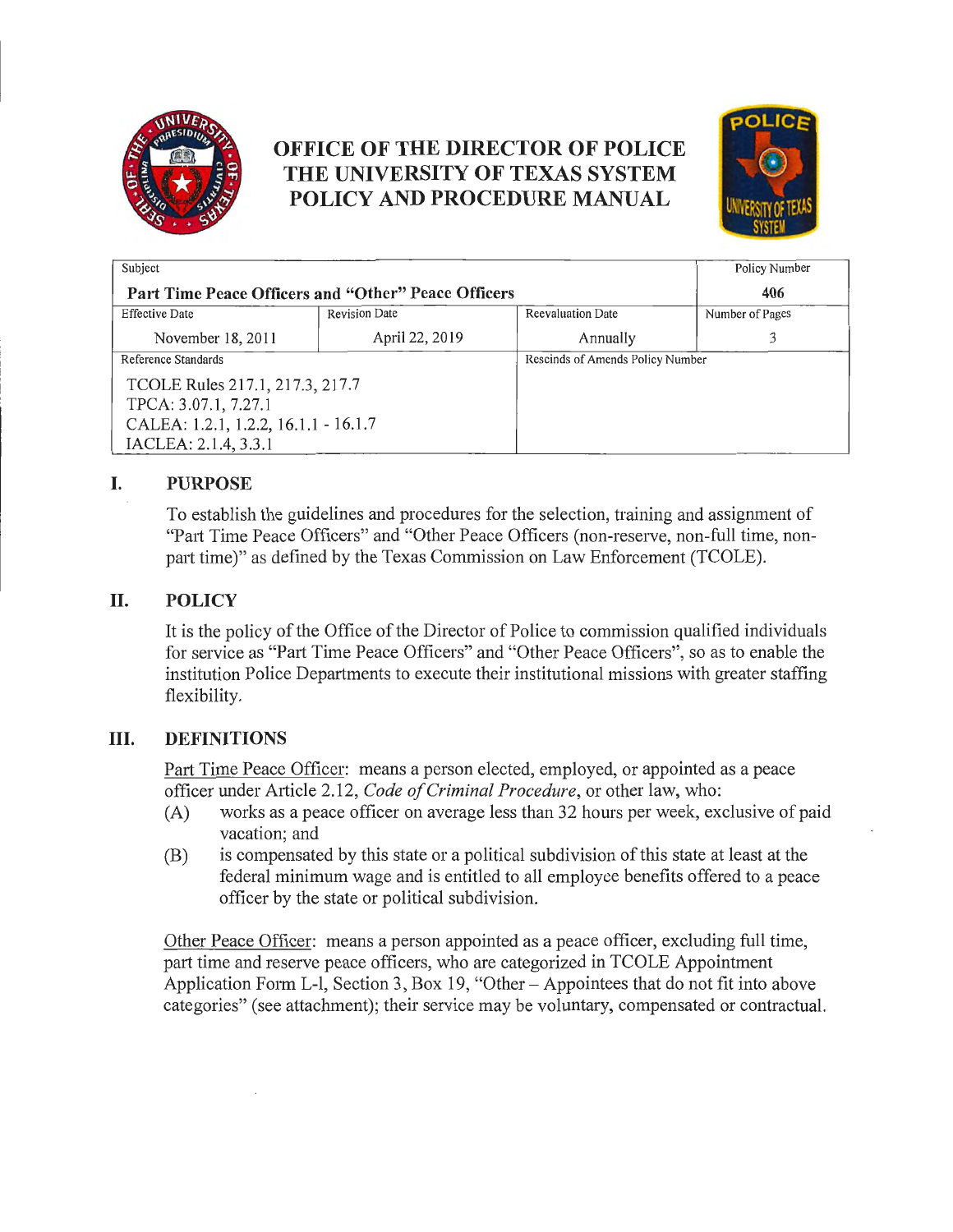#### **IV. PROCEDURES**

- A. REQUIREMENTS AND CERTIFICATIONS
	- 1. Part Time and "Other" Peace Officers will meet the same UT System Police requirements as fulltime sworn personnel.
	- 2. Part Time and "Other" Peace Officers must meet all minimum requirements as set forth by the Texas Commission on Law Enforcement Officer Standards and Education (TCOLE).
	- 3. The selection process for Part Time and "Other" Peace Officers will be the same as the process used for full time Peace Officers detailed in policy 401.

## B. TRAINING AND PERFORMANCE STANDARDS

- 1. Part Time and "Other" Peace Officers serve at the discretion of the Institution Chief of Police and may be called into service at any time the Institution Chief of Police or designee considers it necessary.
- 2. Part Time and "Other" Peace Officers shall be considered in an "on duty" capacity whenever:
	- a. Performing an "assigned duty",
	- b. Representing or identifying himself/herself as a Peace Officer for the purpose of taking enforcement action or discharging legal duties.
- 3. All Pmi Time and "Other" Peace Officers must serve a minimum of 8 hours of duty per calendar month. Officers who are unable to meet this requirement must submit a written request to the Institution Chief of Police for an approved leave of absence.
- 4. Part Time and "Other" Peace Officers are subject to the same rules, regulations and orders as full time personnel.
- 5. Part Time and "Other" Peace Officers will be evaluated using the same performance evaluation system as full time personnel.
- 6. Part Time and "Other" Peace Officers must successfully complete a modified Field Training Officer Program under the supervision and evaluation of an approved Field Training Officer prior to unsupervised field assignment.
- 7. Part Time and "Other" Peace Officers will attend all in-service and developmental training as required of the full time Peace Officers including:
	- a. The same training as required by full time sworn officers including coursework mandated by TCOLE for certification purposes.
	- b. Agency required qualifications and proficiency demonstrations with firearms, less lethal force weapons and tools and other equipment as deemed necessary.